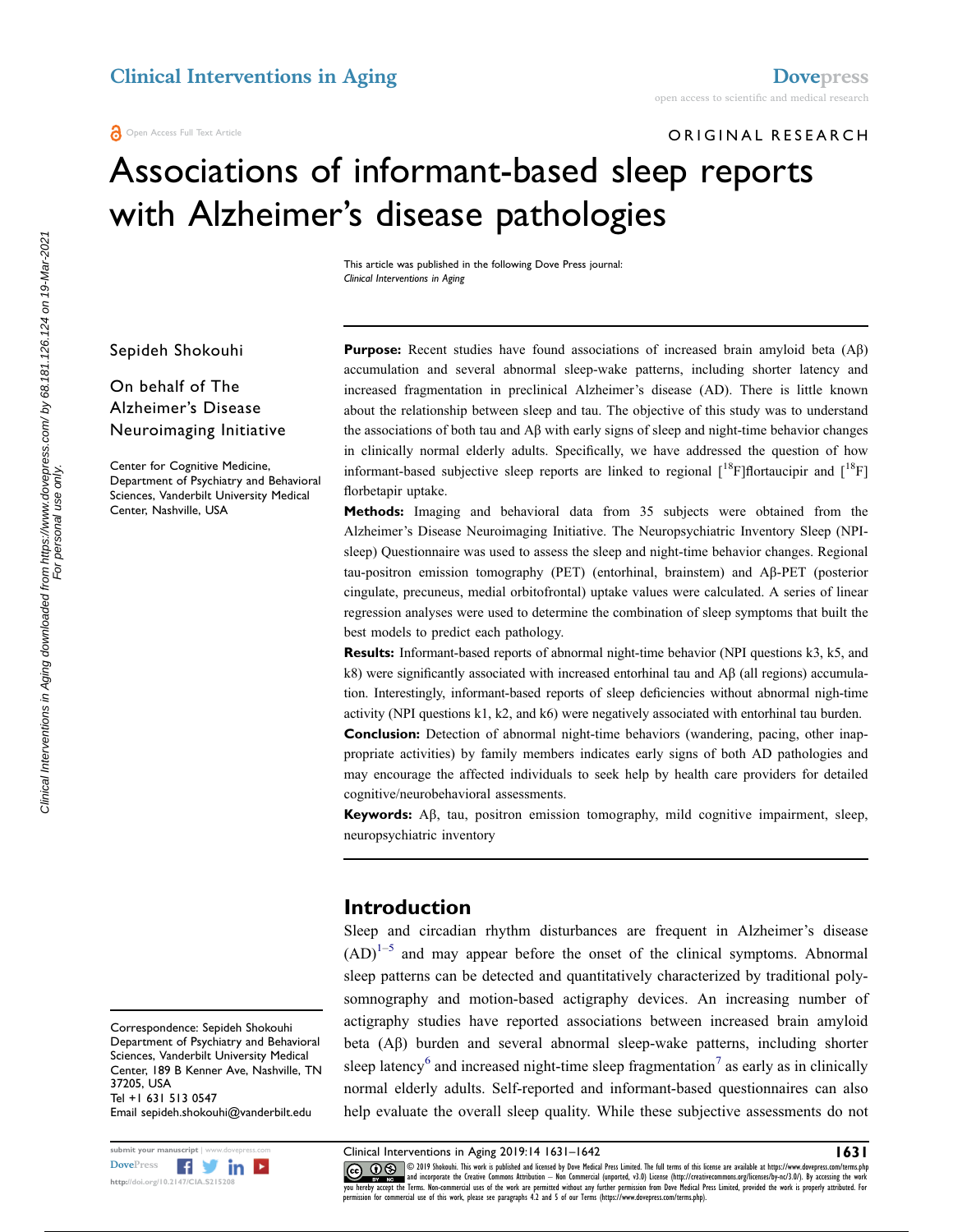<span id="page-1-1"></span>provide accurate measures of sleep-wake patterns, they can be administered without the necessity of recording sleep data for a period of time. Spira et al found associations of self-reported measures of excessive daytime sleepiness/napping with elevated Aβ burden in cognitively normal community-dwelling elderly adults.<sup>[8](#page-7-4)</sup> Another study on non-demented late-middle-aged adults found that participants with self-reported sleep problems and inadequate sleep had greater amyloid burden in several AD-sensitive regions, including medial orbitofrontal cortex, cingulate gyrus, and precuneus. $9 \text{ In comparison to } AB$  $9 \text{ In comparison to } AB$ , there is little known about the relationship between sleep and tau. The influence of tau pathology could be relevant to the sleep-wake alterations in AD, possibly due to the presence of abnormal tau accumulation in sleep-regulating regions such as brainstem.<sup>[10](#page-7-6)[,11](#page-7-7)</sup>

<span id="page-1-4"></span><span id="page-1-3"></span><span id="page-1-2"></span>The objective of this study was to understand the associations of both Aβ and tau with early signs of changes in sleep and night-time behavior in clinically normal elderly adults. Specifically, we have addressed the question of how informant-based subjective sleep reports are linked to regional  $\int^{18}$ F]flortaucipir and  $\int^{18}$ F] florbetapir uptake. Sleep disturbances are among the major causes of patient institutionalization in  $AD$ <sup>[12](#page-7-8)</sup> Simple sleep questionnaires that can be readily administered and evaluated by family members may play an important role in detecting early warning signs of AD and encourage the affected individuals to seek help by health care providers for cognitive/neurobehavioral assessments. Detailed characterization of subjective reports of sleep and night-time behavioral changes may render a valuable pre-screening tool for pathological prediction.

#### Materials and methods Study populations

Data were obtained from the Alzheimer's Disease Neuroimaging Initiative (ADNI) database (adni.loni.usc. edu). This study was approved by the Institutional Review Board of Vanderbilt University Medical Center (#181429). ADNI was launched in 2003 as a public–private partnership, led by Principal Investigator Michael W. Weiner, MD. The primary goal of ADNI has been to test whether serial magnetic resonance imaging (MRI), positron emission tomography (PET), other biological markers, and clinical and neuropsychological assessment can be combined to measure the progression of mild cognitive impairment (MCI) and early AD. Demographic, clinical,

<span id="page-1-5"></span>and imaging data for this study were collected from 35 clinically normal ADNI subjects who had Aβ PET scan, tau PET scan, and at least one abnormal sleep change in their informant-based sleep report. ADNI CN subjects have a Mini-Mental State Examination, MMSE<sup>[13](#page-7-9)</sup> memory scores of 24–30 (inclusive), a clinical dementia rating of 0, and education-adjusted score on delayed recall of paragraph A from Wechsler Memory Scale Logical Memory II  $(E-WMS) \ge 9$  for 16 or higher educational years,  $\ge 5$  for 8– 15 years of education,  $\geq$ 3 for 0–7 years of education. CN subjects are not diagnosed with dementia or MCI.

## The Neuropsychiatric Inventory Sleep Questionnaire (NPI-sleep)

NPI is based on questions addressed to an informed caregiver to assess behavioral changes including sleep problems. The NPI-sleep questionnaire pertains to recent changes in the patient's sleep behavior. The initial question determines the presence or absence of abnormal sleep changes. A positive answer (presence of resent sleep problems) is followed by eight questions (k1–k8) to determine the specific nature of the abnormal sleep behavior. These include difficulties in falling asleep (k1), getting up during the night (k2), pacing and wandering at night (k3), awakening the caregiver during night (k4), awaken at night or too early in the morning and thinking that it is time to start the day  $(k5)$ , waking up too early in the morning  $(k6)$ , excessive daytime napping (k7), and other abnormal nighttime behaviors (k8). The NPI-sleep questionnaire is summarized in [Table 1.](#page-1-0)

#### PET data acquisition and preprocessing

All ADNI  $[18F]F$ lorbetapir (for A $\beta$ ) and  $[18F]F$ lortaucipir (for tau) scans were acquired at participating sites and

<span id="page-1-0"></span>Table 1 NPI-sleep questions

| Index          | Ouestion                                                      |
|----------------|---------------------------------------------------------------|
| K1             | Does participant have difficulty falling asleep?              |
| K <sub>2</sub> | Does participant get up during night?                         |
| K3             | Does participant wander, or get involved in inappropriate     |
|                | activities at night?                                          |
| K4             | Does participant awaken you during night?                     |
| K <sub>5</sub> | Does participant awaken at night, and plans to start the day? |
| K6             | Does participant awaken too early in the morning?             |
| K7             | Does participant sleep excessively during the day?            |
| K8             | Does participant have other bothering nigh-time behaviors?    |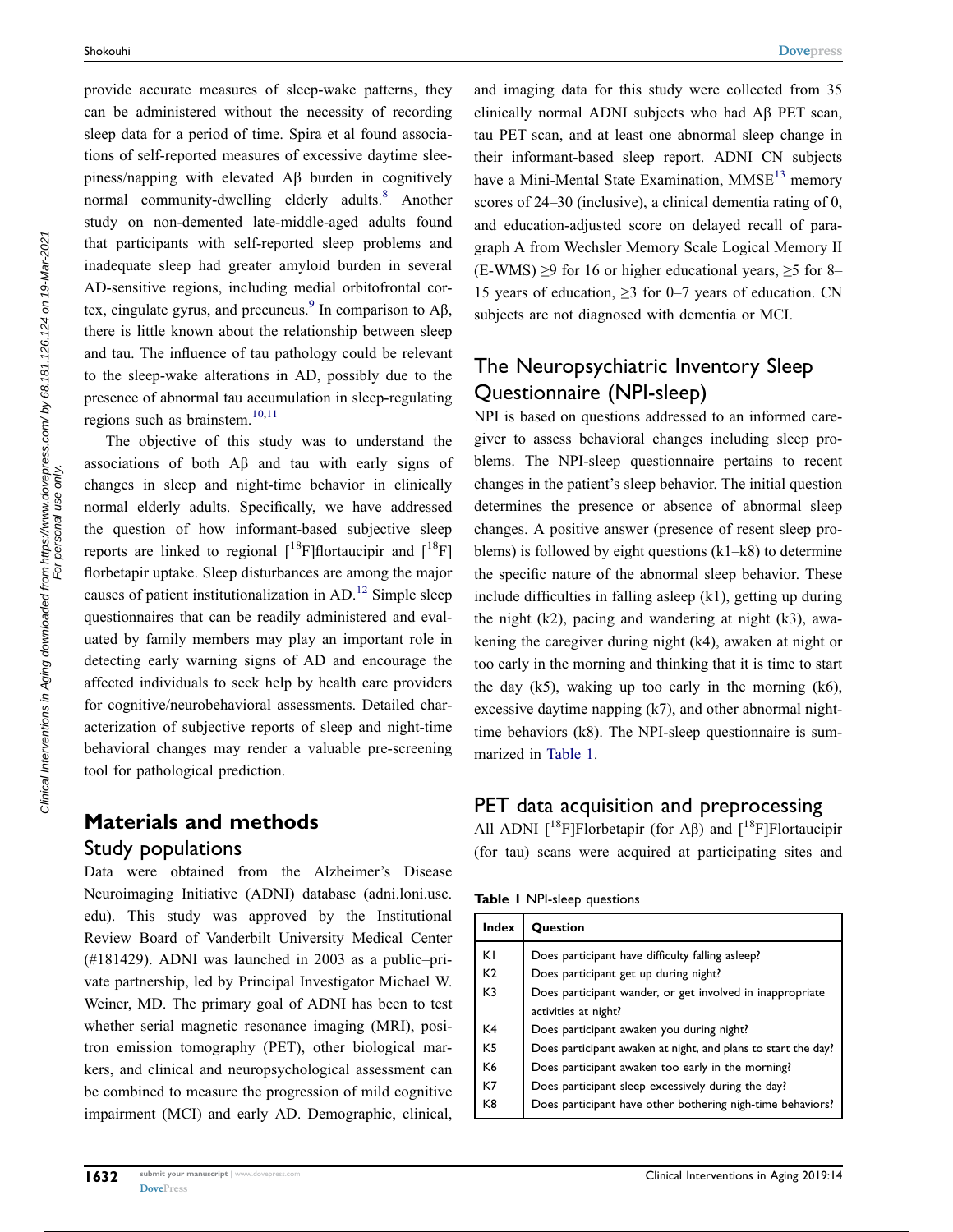followed the standardized ADNI PET protocols (adni.loni. usc.edu).

#### Tau PET

The PET acquisitions started with the injection of 370 MBq  $\pm 10\%$  of  $\int_0^{18}$ F]Flortaucipir and followed by a 30 mins ( $6 \times 5$  mins frames) scan starting at 75–105 mins after the injection. All ADNI  $[$ <sup>18</sup>F]Flortaucipir images were uploaded to University of Southern California Laboratory of Neuroimaging (LONI) where they were preprocessed and the regional tracer uptakes were calculated in LONI by using Freesurfer-defined cortical regions on the subjects' T1-weighted volumetric MP-RAGE. The Freesurfer processing of MRI volumes included skullstripping, segmentation, and delineation of cortical and subcortical regions. Subjects' PET frames were coregistered, averaged, and smoothed to obtain a resolution of 8 mm full width at half maximum. The regional gray matter masks were applied to PET images to extract the mean uptake values, which were divided by the cerebellar gray matter uptake to determine the standardized uptake value ratios (SUVRs). The size of these regions and their mean PET uptake values are available for download in ADNI archive. The mean regional tau PET uptake values from three regions (left and right entorhinal and brainstem) were downloaded. The entorhinal cortex was selected because it is one of the earliest affected regions by tau pathology.<sup>[14](#page-7-10)</sup> Brainstem was selected due to its importance as a sleepregulating region. $10,11$  $10,11$ 

#### <span id="page-2-0"></span>Aβ PET

<span id="page-2-2"></span><span id="page-2-1"></span>The PET acquisitions started with the injection of 370 MBq  $\pm 10\%$  of  $\int^18$ F]Florbetapir and followed by a and 20 mins scan starting 50 mins post-injection.<sup>[15](#page-7-11)</sup> Similar to ADNI tau acquisition and processing, all  $[18F]F$ lorbetapir images were uploaded to the LONI where they were preprocessed and the regional masks were calculated by using Freesurfer-defined cortical regions on the subjects' T1-weighted MRI volumes. We downloaded the mean regional Aβ PET uptake values from six regions (left and right posterior cingulate, left and right precuneus, left and right medial orbitofrontal) and normalized them by the whole cerebellum. These regions were selected because they are known to be affected early by the Aβ accumulation.<sup>[16](#page-7-12)–[18](#page-7-13)</sup> In addition to regional Aβ uptake values, the mean Aβ tracer uptake from a cortical summary region of interest (ROI) was downloaded to determine whether a subject is Aβ-positive or Aβ-negative. The

summary ROI consisted of four cortical regions (frontal, anterior/posterior cingulate, lateral parietal, lateral temporal). The weighted means of these regions were calculated and divided by the whole cerebellum mean uptake. A threshold of 1.11 was applied to determine the Aβ status.

#### Statistical analysis

<span id="page-2-3"></span>Each NPI-sleep question  $(k1-k8)$  was scored by the informant (zero for the absence and one for the presence of each specific symptom). To determine associations between each regional Aβ/tau accumulation and informant-based sleep reports, we conducted three steps of regression analysis starting with a backward-elimination regression<sup>[19](#page-7-14)</sup> for each pathology (regional tau and  $A\beta$ SUVR values) as outcome. The sleep symptoms k1–k8 were included as categorical variables. The backwardelimination process tests the removal of each predictor using a chosen model fit criterion (Akaike information), and step-wise removing predictors with the most statistically insignificant deterioration of the fit to determine which combination of variables (from k1–k8) builds the strongest model to fit a given pathological measure. The sleep variables of the strongest model were subsequently included in a second linear regression model as predictors along with age, sex, and Apolipoprotein  $E4$  (APOE- $E4$ ) status as covariates to determine the sign of the coefficients associated with each sleep variable for predicting each regional Aβ/tau accumulation (outcomes). A positive coefficient sign indicates that as the predictor increases, the outcome variable also increases. A negative sign indicates that as the predictor increases, the outcome variable decreases. For each regional Aβ/tau, the scores of all sleep variables with the same direction (positive or negative) of coefficient sign were added together and included as noncategorical variable (total score) in a third linear regression model to determine how these total scores predicted the corresponding regional Aβ/tau burden. [Figure 1](#page-3-0) illustrates the described statistical analyses pipeline for a single regional SUVR (example: Aβ SUVR in the posterior cingulate cortex).

#### Results

Data from 35 CN subjects were used for this study ([Table 2\)](#page-3-1). Approximately, half of the subjects were APOE-ε4 carriers and had Aβ-positive scans. Sixty-six percent of the subjects were women.

For personal use only.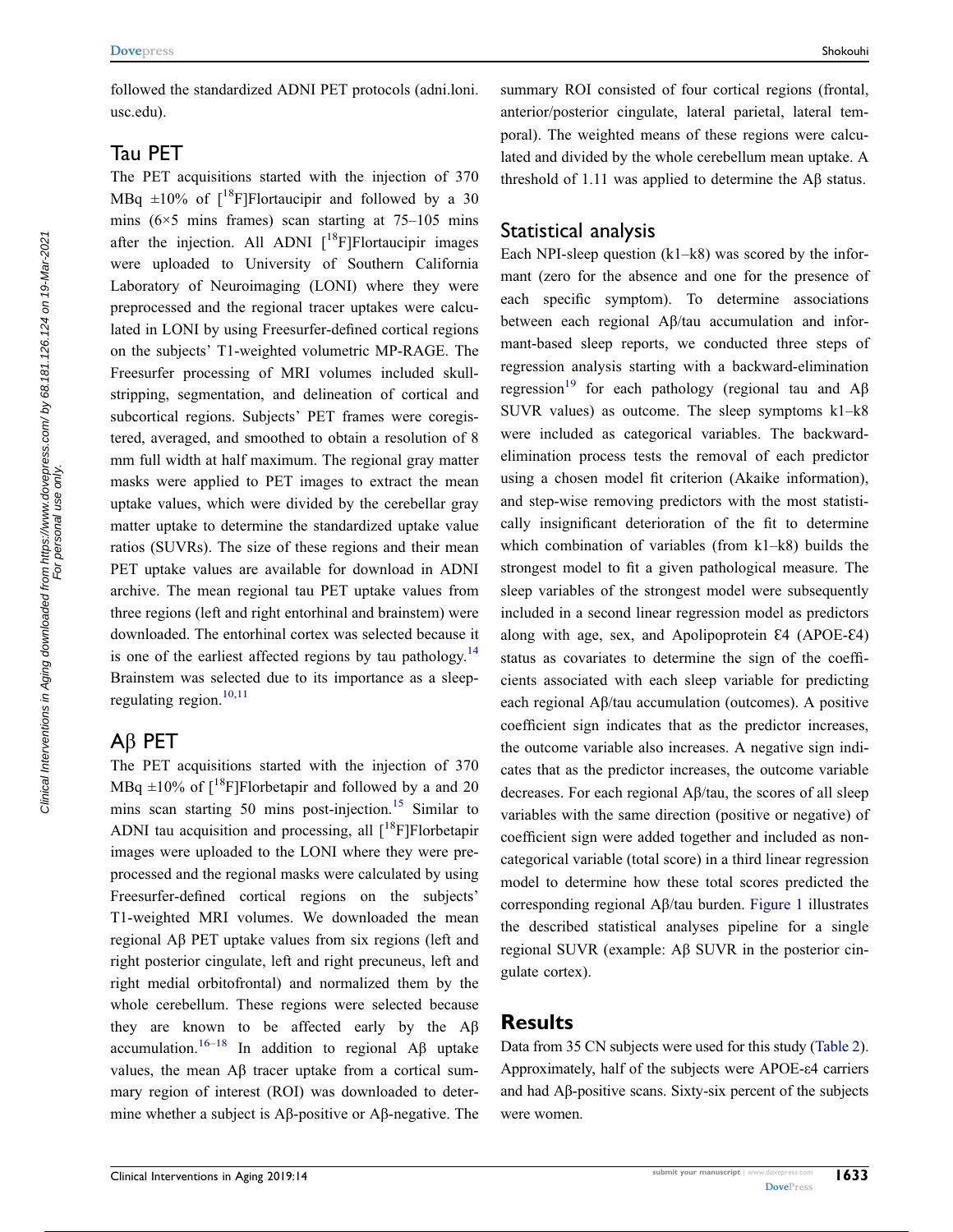<span id="page-3-0"></span>

Figure 1 Pipeline of the statistical analyses.

<span id="page-3-1"></span>

|  |  |  | Table 2 Subject characteristics |
|--|--|--|---------------------------------|
|--|--|--|---------------------------------|

| Variable                               | Value           |
|----------------------------------------|-----------------|
| Number of subjects                     | 35              |
| Number of women                        | 23              |
| Age, years (mean±SD)                   | 77±7            |
| APOE- $\varepsilon$ 4 carriers (%)     | 28%             |
| Global $\mathsf{A}\beta$ levels (SUVR) | $1.14 \pm 0.18$ |
| $\mathsf{AB}\text{-positive}$ (%)      | 30%             |

Abbreviations: APOE-ε4, apolipoprotein Ɛ4; SUVR, standardized uptake value ratio.

#### Backward-elimination regression analysis

[Table 3](#page-4-0) shows the NPI-sleep questionnaires that were selected by the backward-elimination regression process as the combination of predictors building the strongest model for predicting each regional Aβ burden (rows). The non-empty cells indicate the presence of the NPI symptom (with either positive or negative correlation) in

the strongest backward elimination model. For most Aβ regions, the NPI-sleep scores k3 (abnormal wandering and pacing at night), k6 (awaken earlier than was his/her habit), and k8 (other abnormal nigh-time behavior) were present in the strongest models for predicting Aβ burden. The coefficient signs were positive for k3 and k8 but negative for k6. Excessive sleep during day (k7) was not present in any of the strongest models.

[Table 4](#page-4-1) shows the NPI-sleep questionnaires that were selected by the backward-elimination regression process as the combination of predictors (both positive and negative) building the strongest model for predicting each regional tau burden (rows). In the entorhinal cortex, k1, k2, and k6 were associated with negative coefficients whereas k3, ,k4 k5, and k8 were associated with positive coefficients. The best model for brainstem did not include any of the eight symptoms. Excessive sleep during day (k7) was not present in any of the strongest models.

#### Regression analyses with total scores

[Table 5](#page-5-0) presents the regression analyses with the total scores (regional SUVR~Age+Sex+APOE+total\_score\_pos +total score neg). For regional Aβ SUVR values, k3 and k8 appeared in the strongest models and had positive coefficients. Therefore, the total score of symptoms with positive coefficients (total\_score\_pos) was calculated as the sum of their scores (k38). The questionnaire k6 was the only symptom that appeared in the strongest model and was associated with a negative coefficient. For the left entorhinal SUVR value, the sleep symptoms k3, k5, and k8 appeared in the strongest models and had positive coefficients. Therefore, the total score of symptoms with positive coefficients for this region was calculated as the sum of scores from k3, k5, and k8 questions (k358). For the right entorhinal SUVR value, the sleep symptoms k3, k4, and k8 appeared in the strongest models and had positive coefficients. Therefore, the total score of symptoms with positive coefficients for this region was calculated as the sum of scores from k3, k4, and k8 (k348). The symptoms k1, k2, and k6 were associated with negative coefficients for both left and right entorhinal SUVR values. Therefore, the total score of symptoms with negative coefficients (total\_score neg) for these two regions was calculated as the sum of scores from k1, k2, and k6 questions (k126). Brainstem was left out because none of the symptoms appeared in the strongest model for this region. Age, sex, and APOE were added as other covariates. The Bonferroni-corrected P-value of 0.006 was used to adjust for multiple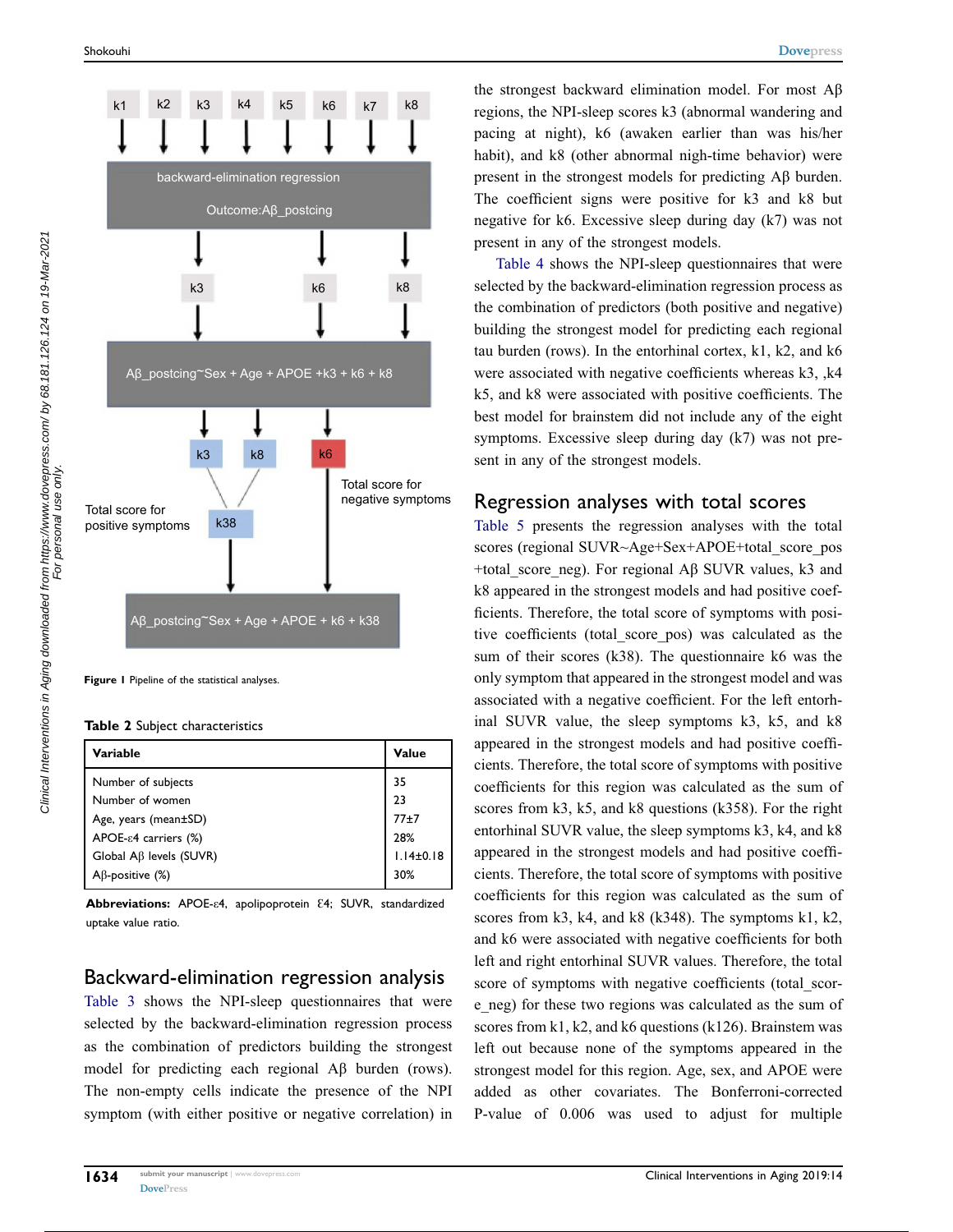<span id="page-4-0"></span>Table 3 NPI-sleep symptoms (columns) in the strongest models for predicting regional Aβ burden (rows). Non-empty cells indicate the presence of the symptom (positive or negative correlation) in the strongest model determined by the backward-elimination process

| Region          | kl | k <sub>2</sub> | k <sub>3</sub> | k4 | k5 | k6       | k7 | k8       |
|-----------------|----|----------------|----------------|----|----|----------|----|----------|
| L Post          |    |                | positive       |    |    | negative |    | positive |
| R Post          |    |                | positive       |    |    | negative |    | positive |
| L Precun        |    |                | positive       |    |    | negative |    | positive |
| R Precun        |    |                | positive       |    |    | negative |    | positive |
| L Med orb front |    |                | positive       |    |    | negative |    | positive |
| R_Med_orb_front |    |                | positive       |    |    | negative |    |          |

Abbreviations: L\_post, left posterior cingulate cortex; R\_post, right posterior cingulate; L\_precun, left precuneus; R\_precun, right precuneus; L\_Med\_orb\_front, left medial orbitofrontal cortex; R\_Med\_orb\_front, right medial orbitofrontal cortex.

<span id="page-4-1"></span>Table 4 NPI-sleep symptoms (columns) in the strongest models for predicting regional tau burden (rows). Non-empty cells indicate the presence of the symptom (positive or negative correlation) in the strongest model determined by the backward-elimination process

|                  | k l      | $\mathbf{k}$ | k3       | k4       | k5       | k6       | k7 | k8       |
|------------------|----------|--------------|----------|----------|----------|----------|----|----------|
| L Entorhinal     | negative | negative     | positive |          | positive | negative |    | positive |
| R Entorhinal     | negative | negative     | positive | positive |          | negative |    | positive |
| <b>Brainstem</b> |          |              |          |          |          |          |    |          |

comparisons across regional Aβ and tau measures (left and right posterior cingulate, left and right precuneus, left and right medial orbitofrontal, left and right entorhinal). We found that the total score of symptoms with positive coefficients (k38 for Aβ, k358 for left entorhinal, k348 for right entorhinal) were significantly associated with elevated tau (both left and right entorhinal) and elevated Aβ (posterior cingulate and precuneus). For the medial orbitofrontal regions, the P-value was above the Bonferroni-adjusted threshold. The total score of symptoms with negative coefficients (k1, k2, k6) was significantly associated with both left and right entorhinal tau SUVR values. Only the left precuneus SUVR was marginally associated with k6. To show the tracer accumulation in subjects with different sleep symptoms, the subjects were roughly stratified based on the severity of each composite positive/negative sleep score (k38, k6, k358, k126). Group comparisons for global Aβ and left entorhinal tau are shown in [Figure 2.](#page-5-1) AStudent's t-test was conducted to determine the group differences. The associated P-values were 0.03 for group differences in global Aβ-PET SUVR when subjects were stratified based on the positive composite score k38 (k38=0 in group 1 and k38>0 in group 2) and 0.56 when they were grouped based

on the negative score k6. For entorhinal tau, the P-values were 0.047 for group differences when subjects were stratified based on the positive composite score k358 and 0.066 when they were divided based on the negative composite score k126. The subjects' data and the script for statistical analysis can be found in supplementary materials.

#### **Discussion**

Current sleep assessment methods can be classified based on different criteria, such as objectivity (polysomnography and actigraphy vs subjective sleep questionnaires) and need for medical assistance (administered by clinician vs selfassessment). The primary goal of this study was to understand the associations between AD pathologies (Aβ and tau) and simple sleep questionnaires that can be readily administered and interpreted by family members. Given that sleep disturbances are among the major causes of patient institutionalization in  $AD<sub>12</sub><sup>12</sup>$  $AD<sub>12</sub><sup>12</sup>$  $AD<sub>12</sub><sup>12</sup>$  detecting earliest abnormal signs of altered sleep patterns may motivate the caregivers and affected individuals to seek help by health care providers who can provide more detailed cognitive/neurobehavioral assessments. The findings of this study indicate the presence of two distinct sleep-related patterns reported by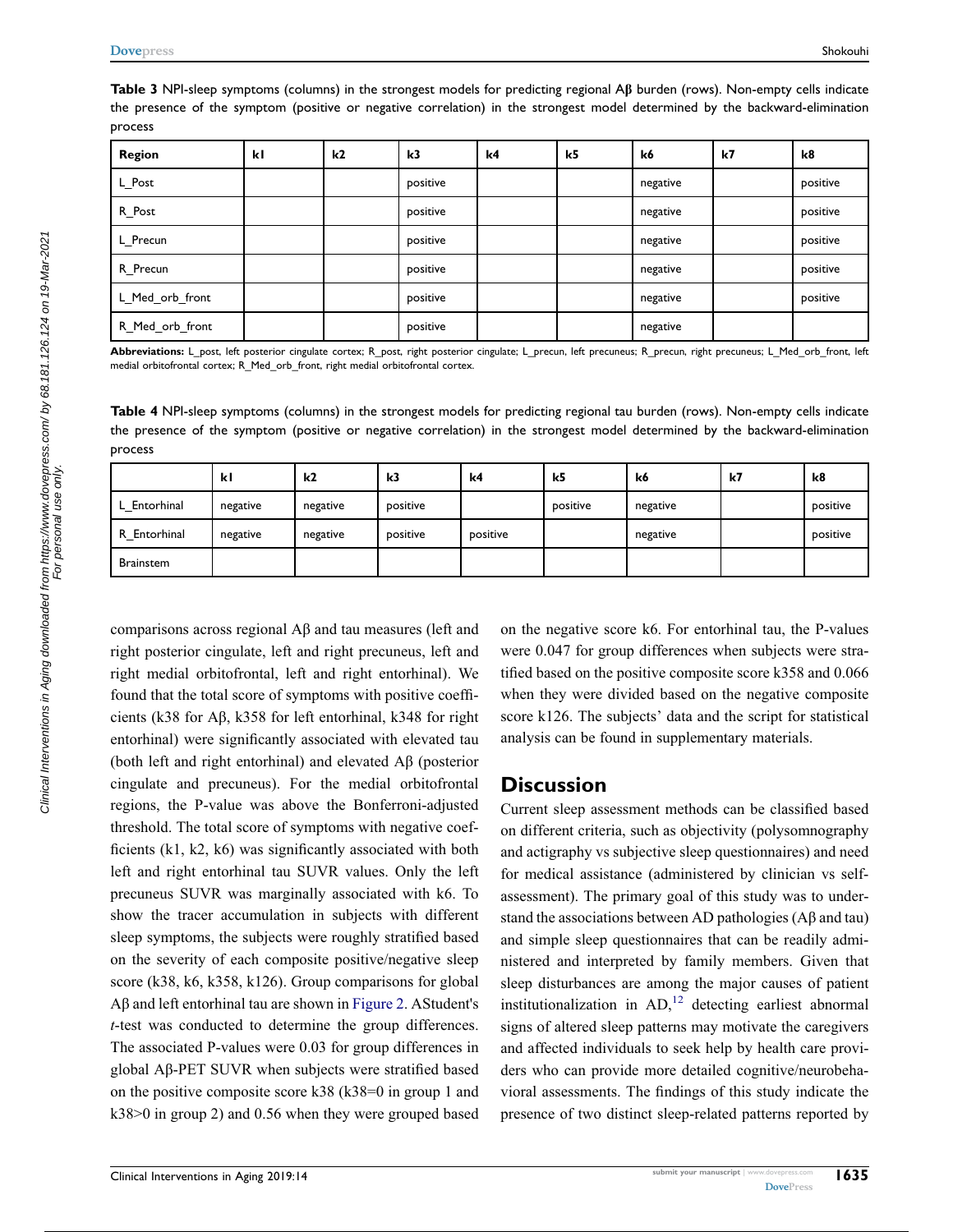<span id="page-5-0"></span>

| AB SUVR~Age+Sex+APOE+k38+k6                                                  |                       |       |             |                                                                               |       |           |
|------------------------------------------------------------------------------|-----------------------|-------|-------------|-------------------------------------------------------------------------------|-------|-----------|
| Symptom(s) with positive coefficient: k38 (sum of k3 and k8 scores)          |                       |       |             | Symptom(s) with negative coefficients: k6                                     |       |           |
| Region                                                                       | $\beta$ (95% CI)      | $R^2$ | P-value     | $\beta$ (95% CI)                                                              | $R^2$ | P-value   |
| L Post                                                                       | $0.45$ (0.36, 0.54)   | 0.56  | $<0.0001*$  | $-0.18$ (-0.25, -0.10)                                                        | 0.56  | 0.026     |
| R Post                                                                       | 0.47(0.38, 0.56)      | 0.58  | $< 0.0001*$ | $-0.20$ ( $-0.28$ , $-0.13$ )                                                 | 0.58  | 0.012     |
| L Precun                                                                     | $0.50$ (0.40, 0.60)   | 0.57  | $0.0001*$   | $-0.23$ (-0.31, -0.14)                                                        | 0.57  | 0.013     |
| R Precun                                                                     | $0.53$ $(0.43, 0.63)$ | 0.60  | $<0.0001*$  | $-0.26$ ( $-0.34$ , $-0.17$ )                                                 | 0.60  | 0.006     |
| L Med orb front                                                              | $0.32$ (0.21, 0.43)   | 0.32  | 0.009       | $-0.20$ (-0.30, -0.11)                                                        | 0.32  | 0.04      |
| R Med orb front                                                              | $0.34$ (0.22, 0.46)   | 0.34  | 0.008       | $-0.23$ ( $-0.33$ , $-0.13$ )                                                 | 0.34  | 0.03      |
| tau SUVR~Age+Sex+APOE+k358+k126                                              |                       |       |             |                                                                               |       |           |
|                                                                              |                       |       |             |                                                                               |       |           |
| Symptom(s) with positive coefficient: k358 (sum of k3, k5, and k8<br>scores) |                       |       |             | Symptom(s) with negative coefficients: k126 (sum of k1, k2, and k6<br>scores) |       |           |
| Region                                                                       | $\beta$ (95% CI)      | $R^2$ | P-value     | $\beta$ (95% CI)                                                              | $R^2$ | P-value   |
| L entorhinal                                                                 | $0.21$ (0.17, 0.25)   | 0.68  | $<0.0001*$  | $-0.15$ (-0.19, -0.11)                                                        | 0.68  | $0.0004*$ |
| tau_SUVR~Age+Sex+APOE+k348+k126                                              |                       |       |             |                                                                               |       |           |
| Symptom(s) with positive coefficient: k358 (sum of k3, k4, and k8<br>scores) |                       |       |             | Symptom(s) with negative coefficients: k126 (sum of k1, k2, and k6<br>scores) |       |           |
| Region                                                                       | $\beta$ (95% CI)      | $R^2$ | P-value     | $\beta$ (95% CI)                                                              | $R^2$ | P-value   |

Note: \*P<0.005; bold values indicate significance.

<span id="page-5-1"></span>Abbreviations: L\_post, left posterior cingulate cortex; R\_post, right posterior cingulate; L\_precun, left precuneus; R\_precun, right precuneus; L\_Med\_orb\_front, left medial orbitofrontal cortex; R\_Med\_orb\_front, right medial orbitofrontal cortex.



Figure 2 Global Aβ PET and left entorhinal tau SUVR values in subject groups stratified by the presence/absence of symptoms with positive coefficients (k35 for Aβ in A, k358 for tau in C) and negative coefficients (k6 for Aβ in B and k126 for tau in D).

informants and their differential associations with AD pathologies. We found that informant-reported symptoms related to abnormal night-time behavior (k3, k4, k5, k8) were positively associated with both pathologies meaning that the presence of abnormal night-time activities and increased number of night-time behavioral symptoms (k38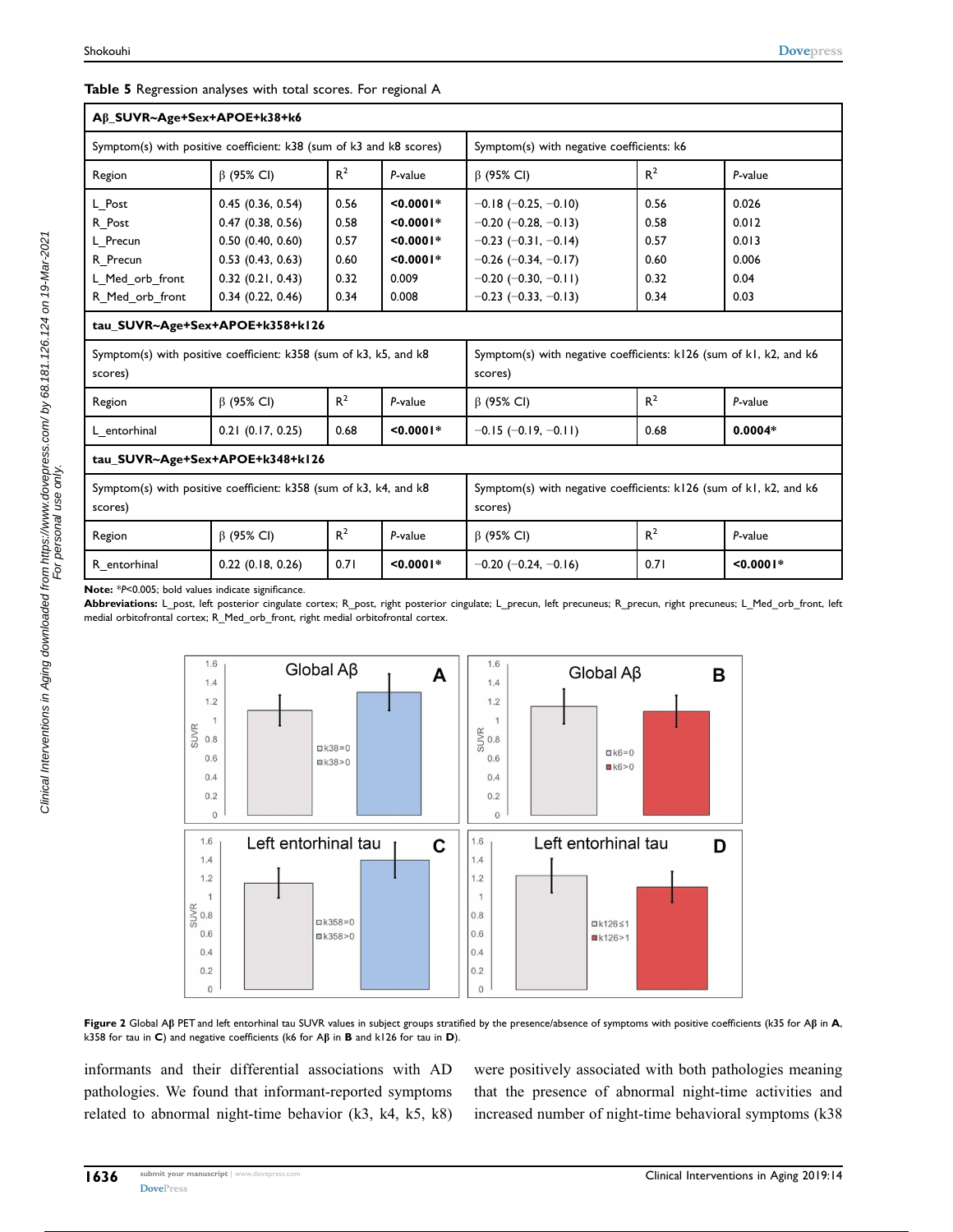<span id="page-6-0"></span>for Aβ, k358 for left entorhinal tau, and k348 for right entorhinal tau) were associated with elevated levels of both Aβ and tau. Interestingly, we found that informantreported symptoms related to sleep deficiency, difficulties falling asleep (k1), fragmented sleep (k2), awaken too early (k6), without the involvement of abnormal behavioral activities (wandering, pacing, get ready to go to work), were significantly associated with lower entorhinal tau burden (but no significant associations with Aβ). Given the previously observed relationships between self-reported sleep deficiencies and elevated Aβ levels, the lack of such associations with informant-based reports on sleep deficiency may indicate that self-reports are potentially better in detecting sleep deficiencies than informant-based reports. However, the negative associations of sleep deficiencies and entorhinal tau were somehow surprising. While a large number of previous research have established a consistent link between sleep deficiencies and elevated amyloid across human subjects<sup>[7](#page-7-3),[20](#page-8-0)[,21](#page-8-1)</sup> and animal models,<sup>22</sup> little is known about how sleep deficiencies are linked to the progression of tauopathy. Specifically, previous sleep-tau studies on animals were conducted by evoking acute sleep deprivation on animals with seeded tau in their brains.<sup>[23](#page-8-3)</sup> It remains to be explored how findings of these experimental studies on nocturnal animals (different circadian rhythm than human) can be translated into human subjects where tau deposits are also found in normal aging. Using actigraphy on a population of older cognitively normal adults, Kam et al<sup>[24](#page-8-4)</sup> reported no correlations between cerebrospinal fluid measures of total tau (t-tau) and phosphorylated (p-tau) and measures of sleep quality or habitual sleep duration. Another study by Sprecher et  $al^{25}$  $al^{25}$  $al^{25}$  found that worse self-reported subjective sleep quality, more sleep problems, and daytime somnolence were associated with greater AD pathology, indicated by higher t-tau/Aβ42, p-tau/Aβ42. These different findings may be explained by differences in the use of subjective versus objective measures and self-report versus informant-report of sleep used across these studies. One of the limitations of this study is the small sample size. We included only subjects who had both Aβ and tau scans. Also, due to the nature of the statistical analysis, we could only include subjects who had at least one sleep symptom (one of eight questions).

<span id="page-6-5"></span><span id="page-6-4"></span><span id="page-6-3"></span><span id="page-6-2"></span>The progression of Aβ plaques starts decades before the onset of dementia. Non-demented individuals with abnormal Aβ levels show impaired cognitive performance, particularly in episodic memory,  $26$  which is detectable but stable during a long preclinical period<sup>27</sup> prior to the manifestation of clinical

AD, thus reflecting a relatively slow progression of pathological (eg, Aβ) processes that affect the episodic memory. It is not fully understood whether sleep disorders precede episodic memory decline. Based on a group of community-dwelling participants, Spira et al<sup>8</sup> found that sleep disorders in clinically normal subjects increased the odds (by 2.5 times) of developing Aβ accumulation 15.7±3.4 years later. Increasing evidence suggests that the glymphatic system, a recently discovered macroscopic waste clearance system, is responsible for removing metabolites and neurotoxic waste products including  $\text{A}\beta$ .<sup>[28](#page-8-8)</sup> The glymphatic system is mainly active during sleep suggesting that sleep disorders can contribute to Aβ accumulation by impairing the glymphatic function. It is possible that sleep disorders may precede episodic memory alterations that occur due to Aβ progression.

<span id="page-6-6"></span><span id="page-6-1"></span>One of the limitations of this study is the small sample size. We searched for all clinically normal ADNI subjects who had both Aβ and tau PET scans and that these scans were acquired at time points close to each other and the sleep assessments. The rigid timing specifications reduced the number of available subjects. Therefore, this study should be investigated in larger research populations using informantbased or subject-based sleep reports to determine how they predict different AD biomarkers. The Neuropsychiatric Inventory Sleep Questionnaire (NPI-sleep) could be both a strength and a weakness in this study. NPI-sleep questions are simple and can be readily administered and understood by non-clinicians. Only a positive answer to the initial NPI-sleep question (presence of resent sleep problems) is followed by the eight remaining questions to characterize the nature of the sleep problem. However, without the specific and detailed questions (k1–k8), some informants may be unaware of the presence of a sleep problem. Pittsburgh Sleep Quality Index<sup>29</sup> is a more effective sleep assessment, which consists of 19 individual items and may deem better for characterizing sleep disorders and detecting associations with AD pathologies. The NPI-sleep questionnaire pertains to recent changes in sleep behavior. However, previous studies<sup>8</sup> suggest that specific alterations in sleep patterns (eg, excessive daytime napping) occur decades before developing Aβ accumulation. Therefore, NPI-sleep may not be a suitable test for subjects with a long history of sleep problems.

#### <span id="page-6-7"></span>Conclusion

Detection of abnormal night-time behaviors (wandering, pacing, other inappropriate activities) by family members indicates early signs of both Aβ and tau pathologies and may encourage the affected individuals to seek help by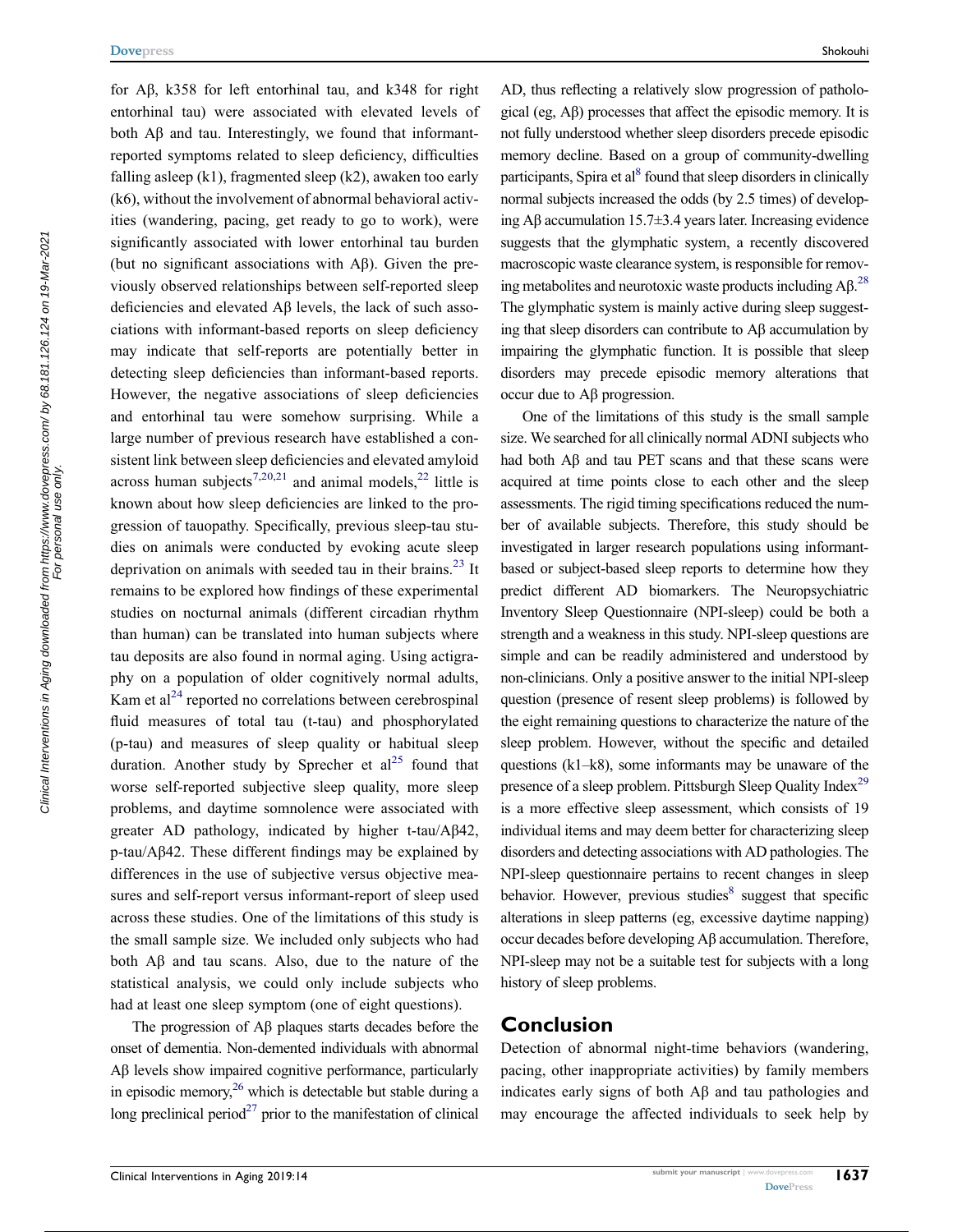health care providers for detailed cognitive/neurobehavioral tests.

### Acknowledgment

Data collection and sharing for this project were funded by the Alzheimer's Disease Neuroimaging Initiative (ADNI) (National Institutes of Health Grant U01 AG024904) and DOD ADNI (Department of Defense award number W81XWH-12-2-0012). ADNI is funded by the National Institute on Aging, the National Institute of Biomedical Imaging and Bioengineering, and through generous contributions from the following: AbbVie, Alzheimer's Association; Alzheimer's Drug Discovery Foundation; Araclon Biotech; BioClinica, Inc.; Biogen; Bristol-Myers Squibb Company; CereSpir, Inc.; Cogstate; Eisai Inc.; Elan Pharmaceuticals, Inc.; Eli Lilly and Company; EuroImmun; F. Hoffmann-La Roche Ltd and its affiliated company Genentech, Inc.; Fujirebio; GE Healthcare; IXICO Ltd.; Janssen Alzheimer Immunotherapy Research & Development, LLC.; Johnson & Johnson Pharmaceutical Research & Development LLC.; Lumosity; Lundbeck; Merck & Co., Inc.; MesoScale Diagnostics, LLC.; NeuroRx Research; Neurotrack Technologies; Novartis Pharmaceuticals Corporation; Pfizer Inc.; Piramal Imaging; Servier; Takeda Pharmaceutical Company; and Transition Therapeutics. The Canadian Institutes of Health Research is providing funds to support ADNI clinical sites in Canada. Private sector contributions are facilitated by the Foundation for the National Institutes of Health [\(www.fnih.org](http://www.fnih.org)). The grantee organization is the Northern California Institute for Research and Education, and the study is coordinated by the Alzheimer's Therapeutic Research Institute at the University of Southern California. ADNI data are disseminated by the Laboratory for Neuro Imaging at the University of Southern California. Data used in preparation of this article were obtained from the Alzheimer's Disease Neuroimaging Initiative (ADNI) database (adni.loni.usc.edu). As such, the investigators within the ADNI contributed to the design and implementation of ADNI and/or provided data but did not participate in analysis or writing of this report. A complete listing of ADNI investigators can be found at: [http://adni.loni.usc.edu/wp-content/](http://adni.loni.usc.edu/wp-content/uploads/how_to_apply/ADNI_Acknowledgement_List.pdf) [uploads/how\\_to\\_apply/ADNI\\_Acknowledgement\\_List.pdf.](http://adni.loni.usc.edu/wp-content/uploads/how_to_apply/ADNI_Acknowledgement_List.pdf)

#### **Disclosure**

The author reports no conflicts of interest in this work.

#### **References**

- <span id="page-7-0"></span>1. Lorrain D, Petit D, Montplaisir J, Nielsen T, Gauthier S. Sleep in Alzheimer's disease: further considerations on the role of brainstem and forebrain cholinergic populations in sleep-wake mechanisms. Sleep. [1995](#page-0-0);18(3):145–148. doi:[10.1093/sleep/18.3.145](https://doi.org/10.1093/sleep/18.3.145)
- 2. Peter-Derex L, Yammine P, Bastuji H, Croisile B. Sleep and Alzheimer's disease. Sleep Med Rev. 2015;19:29–38. doi:[10.1016/j.](https://doi.org/10.1016/j.smrv.2014.03.007) [smrv.2014.03.007](https://doi.org/10.1016/j.smrv.2014.03.007)
- 3. Ju Y-ES, Lucey BP, Holtzman DM. Sleep and Alzheimer disease pathology—a bidirectional relationship. Nat Rev Neurol. 2013;10:115. doi:[10.1038/nrneurol.2013.269](https://doi.org/10.1038/nrneurol.2013.269)
- 4. Weldemichael DA, Grossberg GT. Circadian rhythm disturbances in patients with Alzheimer's disease: a review. Int J Alzheimers Dis. 2010;2010:716453. doi:[10.4061/2010/761571](https://doi.org/10.4061/2010/761571)
- <span id="page-7-1"></span>5. Urrestarazu E, Iriarte J. Clinical management of sleep disturbances in Alzheimer's disease: current and emerging strategies. Nat Sci Sleep. [2016](#page-0-0);8:21–33. doi:[10.2147/NSS.S76706](https://doi.org/10.2147/NSS.S76706)
- <span id="page-7-2"></span>6. Hwang JY, Byun MS, Choe YM, et al. Moderating effect of APOE ε4 on the relationship between sleep-wake cycle and brain β-amyloid. Neurology. [2018](#page-0-1);90(13):e1167. doi:[10.1212/WNL.0000000000005560](https://doi.org/10.1212/WNL.0000000000005560)
- <span id="page-7-3"></span>7. Musiek ES, Bhimasani M, Zangrilli MA, Morris JC, Holtzman DM, Ju YS. Circadian rest-activity pattern changes in aging and preclinical alzheimer disease. JAMA Neurol. [2018](#page-0-1);75(5):582–590. doi:[10.1001/](https://doi.org/10.1001/jamaneurol.2017.4719) [jamaneurol.2017.4719](https://doi.org/10.1001/jamaneurol.2017.4719)
- <span id="page-7-4"></span>8. Spira AP, An Y, Wu MN, et al. Excessive daytime sleepiness and napping in cognitively normal adults: associations with subsequent amyloid deposition measured by PiB PET. Sleep. [2018;](#page-1-1)41(10): zsy152–zsy152. doi:[10.1093/sleep/zsy184](https://doi.org/10.1093/sleep/zsy184)
- <span id="page-7-5"></span>9. Sprecher KE, Bendlin BB, Racine AM, et al. Amyloid burden is associated with self-reported sleep in nondemented late middle-aged adults. Neurobiol Aging. [2015;](#page-1-2)36(9):2568–2576. doi:[10.1016/j.](https://doi.org/10.1016/j.neurobiolaging.2015.05.004) [neurobiolaging.2015.05.004](https://doi.org/10.1016/j.neurobiolaging.2015.05.004)
- <span id="page-7-6"></span>10. Saper CB, Scammell TE, Lu J. Hypothalamic regulation of sleep and circadian rhythms. Nature. [2005](#page-1-3);437(7063):1257–1263. doi:[10.1038/](https://doi.org/10.1038/nature04284) [nature04284](https://doi.org/10.1038/nature04284)
- <span id="page-7-7"></span>11. Holth J, Patel T, Holtzman DM. Sleep in Alzheimer's disease – beyond amyloid. Neurobiol Sleep Circadian Rhythms. [2017;](#page-1-3)2:4–14. doi:[10.1016/j.nbscr.2016.08.002](https://doi.org/10.1016/j.nbscr.2016.08.002)
- <span id="page-7-8"></span>12. Moran M, Lynch CA, Walsh C, Coen R, Coakley D, Lawlor BA. Sleep disturbance in mild to moderate Alzheimer's disease. Sleep Med. [2005](#page-1-4);6(4):347–352. doi:[10.1016/j.sleep.2004.12.005](https://doi.org/10.1016/j.sleep.2004.12.005)
- <span id="page-7-9"></span>13. Folstein MF, Robins LN, Helzer JE. The mini-mental state examination. Arch Gen Psychiatry. [1983](#page-1-5);40(7):812. doi:[10.1001/archpsyc.](https://doi.org/10.1001/archpsyc.1983.01790060110016) [1983.01790060110016](https://doi.org/10.1001/archpsyc.1983.01790060110016)
- <span id="page-7-10"></span>14. Braak H, Braak E. Frequency of stages of Alzheimer-related lesions in different age categories. Neurobiol Aging. [1997;](#page-2-0)18(4):351–357.
- <span id="page-7-11"></span>15. Jagust WJ, Landau SM, Koeppe RA, et al. The Alzheimer's disease neuroimaging initiative 2 PET core: 2015. Alzheimers Dement. [2015](#page-2-1);11(7):757–771. doi:[10.1016/j.jalz.2015.05.001](https://doi.org/10.1016/j.jalz.2015.05.001)
- <span id="page-7-12"></span>16. Palmqvist S, Schöll M, Strandberg O, et al. Earliest accumulation of β-amyloid occurs within the default-mode network and concurrently affects brain connectivity. Nat Commun. [2017;](#page-2-2)8(1):1214. doi:[10.1038/s41467-017-01150-x](https://doi.org/10.1038/s41467-017-01150-x)
- 17. Farrell ME, Chen X, Rundle MM, Chan MY, Wig GS, Park DC. Regional amyloid accumulation and cognitive decline in initially amyloid-negative adults. Neurology. 2018;91(19):e1809. doi:[10.1](https://doi.org/10.1212/WNL.0000000000005773) [212/WNL.0000000000005773](https://doi.org/10.1212/WNL.0000000000005773)
- <span id="page-7-13"></span>18. Landau SM, Horng A, Jagust WJ. Memory decline accompanies subthreshold amyloid accumulation. Neurology. [2018](#page-2-2);90(17):e1452. doi:[10.1212/WNL.0000000000005560](https://doi.org/10.1212/WNL.0000000000005560)
- <span id="page-7-14"></span>19. Mantel N. Why stepdown procedures in variable selection. Technometrics. [1970](#page-2-3);12(3):621–625. doi:[10.1080/00401706.1970.](https://doi.org/10.1080/00401706.1970.10488701) [10488701](https://doi.org/10.1080/00401706.1970.10488701)

For personal use only.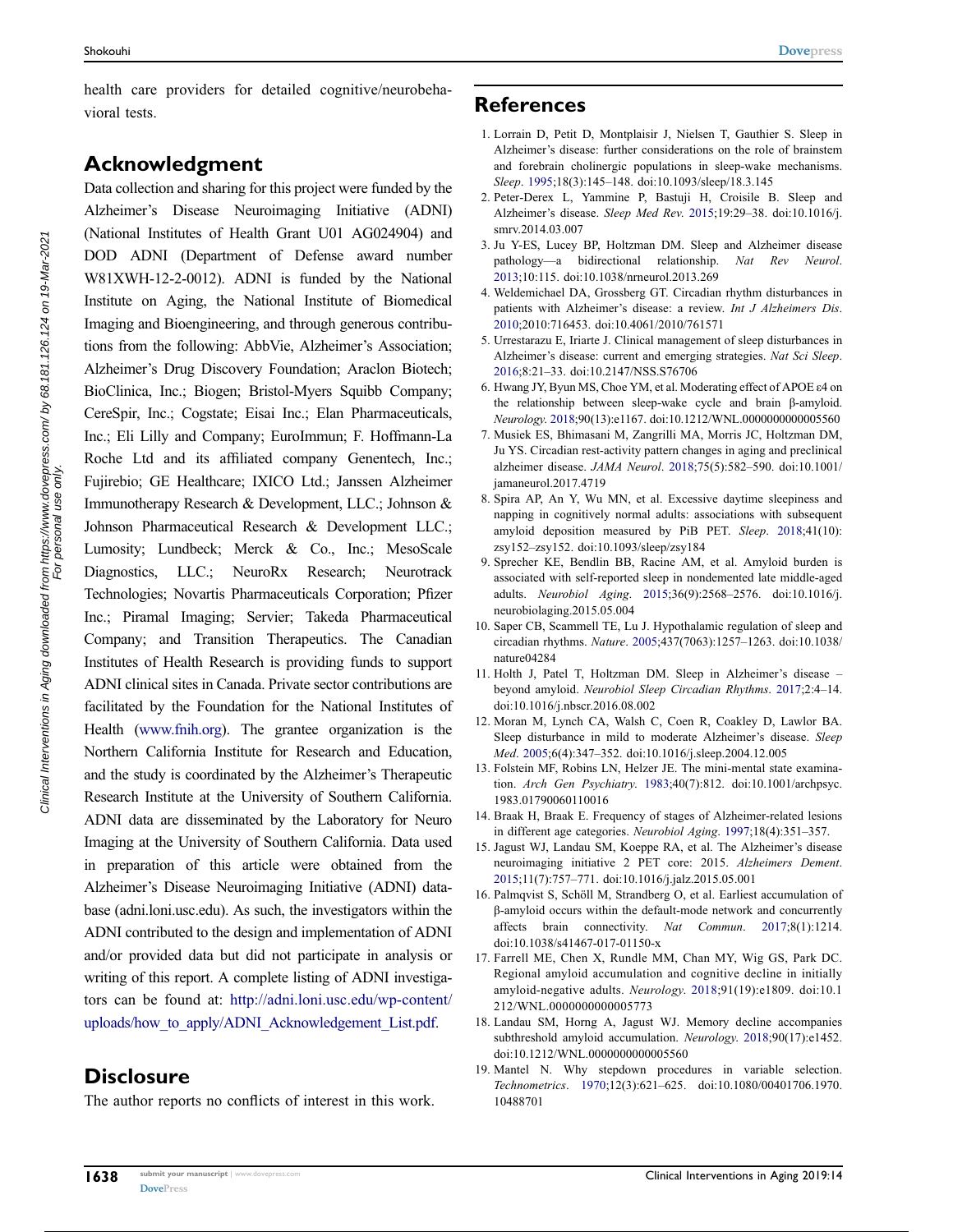- <span id="page-8-0"></span>20. Ju Y-ES, McLeland JS, Toedebusch CD, et al. Sleep quality and preclinical Alzheimer disease. JAMA Neurol. [2013;](#page-6-0)70(5):587–593. doi:[10.1001/jamaneurol.2013.2334](https://doi.org/10.1001/jamaneurol.2013.2334)
- <span id="page-8-1"></span>21. Shokri-Kojori E, Wang G-J, Wiers CE, et al. β-Amyloid accumulation in the human brain after one night of sleep deprivation. Proc Natl Acad Sci U S A. [2018](#page-6-0);115(17):4483–4488. doi:[10.1073/pnas.172169](https://doi.org/10.1073/pnas.1721694115) [4115](https://doi.org/10.1073/pnas.1721694115)
- <span id="page-8-2"></span>22. Xie L, Kang H, Xu Q, et al. Sleep drives metabolite clearance from the adult brain. Science (New York, N.Y.). [2013;](#page-6-0)342(6156):373–377. doi:[10.1126/science.1241224](https://doi.org/10.1126/science.1241224)
- <span id="page-8-3"></span>23. Holth JK, Fritschi SK, Wang C, et al. The sleep-wake cycle regulates brain interstitial fluid tau in mice and CSF tau in humans. Science. [2019;](#page-6-1)363(6429):880. doi:[10.1126/science.aav2546](https://doi.org/10.1126/science.aav2546)
- <span id="page-8-4"></span>24. Kam K, Parekh A, Sharma RA, et al. Sleep oscillation-specific associations with Alzheimer's disease CSF biomarkers: novel roles for sleep spindles and tau. Mol Neurodegener. [2019](#page-6-2);14(1):10. doi:[10.1186/](https://doi.org/10.1186/s13024-019-0309-5) [s13024-019-0309-5](https://doi.org/10.1186/s13024-019-0309-5)
- <span id="page-8-5"></span>25. Sprecher KE, Koscik RL, Carlsson CM, et al. Poor sleep is associated with CSF biomarkers of amyloid pathology in cognitively normal adults. Neurology. [2017](#page-6-3);89(5):445–453. doi:[10.1212/WNL.0000000000004171](https://doi.org/10.1212/WNL.0000000000004171)
- <span id="page-8-6"></span>26. Ciarmiello A, Tartaglione A, Giovannini E, et al. Amyloid burden identifies neuropsychological phenotypes at increased risk of progression to Alzheimer's disease in mild cognitive impairment patients. Eur J Nucl Med Mol Imaging. [2019;](#page-6-4)46(2):288–296. doi:[10.1007/](https://doi.org/10.1007/s00259-018-4149-2) [s00259-018-4149-2](https://doi.org/10.1007/s00259-018-4149-2)
- <span id="page-8-7"></span>27. Bäckman L, Small BJ, Fratiglioni L. Stability of the preclinical episodic memory deficit in Alzheimer's disease. Brain. [2001](#page-6-5);124 (1):96–102. doi:[10.1093/brain/124.1.96](https://doi.org/10.1093/brain/124.1.96)
- <span id="page-8-8"></span>28. Jessen NA, Munk ASF, Lundgaard I, Nedergaard M. The glymphatic system: a beginner's guide. Neurochem Res. [2015;](#page-6-6)40(12):2583–2599. doi:[10.1007/s11064-015-1581-6](https://doi.org/10.1007/s11064-015-1581-6)
- <span id="page-8-9"></span>29. Buysse DJ, Reynolds CF, Monk TH, Berman SR, Kupfer DJ. The Pittsburgh sleep quality index: a new instrument for psychiatric practice and research. Psychiatry Res. [1989;](#page-6-7)28(2):193–213.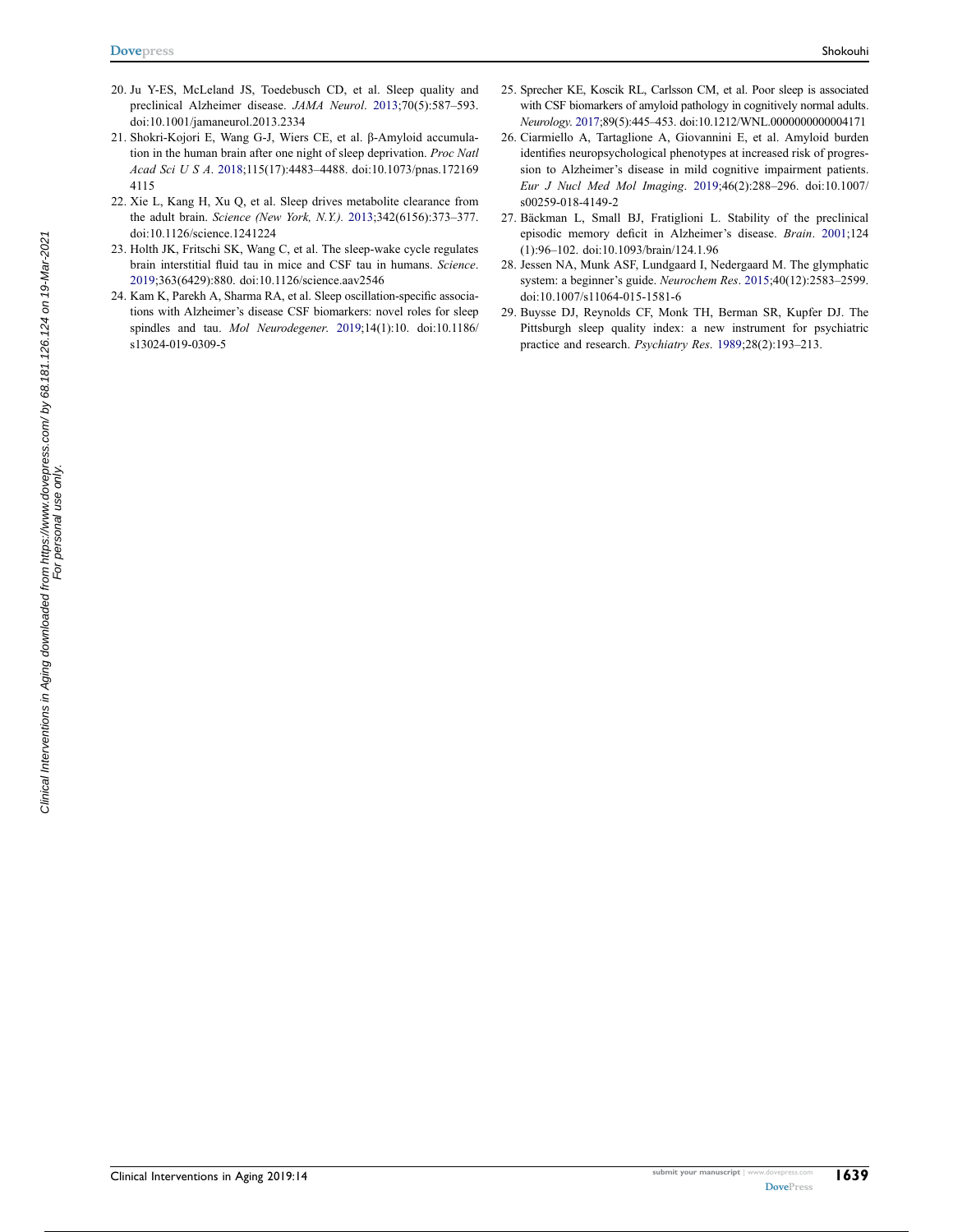# Supplementary materials Supplementary materials

| precum_R                            |                          |                |                 |                  |                |                                         |                |                 |                  |                 |                          |                  |                          |                          |                                 |                             |                  |                          |                                |                |                          |                          |                          |                          |                          |                |                         |                          |                |                          |
|-------------------------------------|--------------------------|----------------|-----------------|------------------|----------------|-----------------------------------------|----------------|-----------------|------------------|-----------------|--------------------------|------------------|--------------------------|--------------------------|---------------------------------|-----------------------------|------------------|--------------------------|--------------------------------|----------------|--------------------------|--------------------------|--------------------------|--------------------------|--------------------------|----------------|-------------------------|--------------------------|----------------|--------------------------|
|                                     | $\tilde{=}$              | $\frac{4}{11}$ | $\overline{59}$ | 1.58             | $\frac{5}{2}$  | 1.06                                    | 0.98           | 1.06            | $\frac{34}{2}$   | $\frac{4}{11}$  | 0.94                     | $\overline{132}$ | $\frac{8}{1}$            | 1.02                     | 1.03                            | 1.52                        | 1.52             | $\frac{8}{11}$           | $\overline{37}$                | 1.16           | 1.02                     | $\frac{15}{11}$          | 1.28                     | $\overline{5}$           | Ξ                        | 1.02           | $\frac{1}{2}$           | $\stackrel{\circ}{=}$    | $\overline{6}$ | $\overline{121}$         |
| precum_L                            | $\overline{2}$           | 1.06           | 1.64            | 1.59             | 1,08           | $\frac{8}{100}$                         | 0.98           | $\frac{8}{1}$   | $\frac{34}{2}$   | $\Xi$           | $\frac{1}{2}$            | $\overline{6}$   | $\frac{1}{2}$            | $\overline{6}$           | 0.99                            | 1.57                        | 1.35             | $\tilde{c}$              | $\mathbin{\relax{\texttt{-}}}$ | 1.16           | 0.96                     | $\frac{1}{2}$            | $\tilde{\omega}$         | 0.99                     | $\frac{1}{2}$            | $\overline{6}$ | $\overline{17}$         | $\Xi$                    | 0.96           | 123                      |
| $\mathsf{postcing}\_\mathsf{R}$     | $\overline{2}$           | 1.08           | 1.56            | 1.54             | $\Xi$          | 1.07                                    | $\tilde{=}$    | $\overline{2}$  | 1.43             | $\frac{8}{1}$   | $\overline{5}$           | $\overline{127}$ | $\frac{8}{1}$            | Ξ                        | 1.08                            | 1.45                        | 1.46             | 126                      | $\overline{4}$                 | $\overline{a}$ | 1.05                     | 129                      | 129                      | 107                      | 128                      | $\Xi$          | $\overline{\mathbb{Z}}$ | 1.44                     | 0.97           | $\Xi$                    |
| postcing_L                          | $\overline{127}$         | $\tilde{=}$    | 1.63            | 1.64             | $\frac{8}{11}$ | $\frac{12}{11}$                         | $\equiv$       | $\overline{32}$ | ᅕ                | $\frac{4}{11}$  | 105                      | $\overline{23}$  | E                        | $\overline{6}$           | 1.06                            | 1.52                        | $\ddot{3}$       | $\overline{2}$           | $\frac{34}{2}$                 | 1.16           | 1.06                     | 1.28                     | 125                      | 107                      | 1.28                     | 1.12           | $\overline{5}$          | $\overline{2}$           | 0.97           | $\frac{1}{2}$            |
| medfront_R                          | 0.98                     | 129            | 49              | $\overline{142}$ | $\ddot{\circ}$ | 104                                     | $\overline{5}$ | 0.88            | $\overline{127}$ | 1.26            | $\ddot{\circ}$           | 1.15             | 0.09                     | 0.94                     | 0.98                            | 1.36                        | $\overline{127}$ | 0.95                     | $\frac{15}{2}$                 | 0.99           | 0.86                     | 1.04                     | 0.94                     | 0.94                     | $^{60}$                  | 0.89           | $\overline{4}$          | 1.06                     | 0.85           | $\overline{0}$           |
| medfront_L                          | 0.99                     | $\Xi$          | 1.55            | $\overline{4}$   | 0.88           | 0.98                                    | $\overline{9}$ | 0.91            | 1.22             | 1.18            | 0.85                     | $\Xi$            | 1.07                     | 0.97                     | 0.89                            | $\mathbf{\underline{\Box}}$ | $\frac{8}{1}$    | 1.96                     | $\bar{\Xi}$                    | 0.98           | 0.88                     | 1.05                     | 0.81                     |                          | $\overline{0}$           | 0.89           | 133                     | 1,08                     | 0.84           | $\overline{0}$           |
| abeta                               | 1.05                     | $\Xi$          | $\overline{5}$  | 1.42             | $\overline{9}$ | $^{00}$                                 | 1.24           | $\frac{8}{2}$   | 1.24             | $\frac{1}{2}$   | 0.93                     | $\Xi$            | 0.09                     |                          | 0.99                            | 1.39                        | 1.22             | $\equiv$                 | $\Xi$                          | 1.06           | 0.97                     | 1.04                     | $\frac{4}{1}$            | 0.98                     | 1.06                     | 0.95           | $\overline{a}$          | $\frac{12}{11}$          | 0.94           | 1.07                     |
| 1348                                | $\circ$                  | $\circ$        | $\circ$         | $\sim$           | $\circ$        |                                         | $\circ$        | $\sim$          | $\circ$          | $\circ$         |                          | $\circ$          | $\circ$                  | $\circ$                  | $\circ$                         | $\circ$                     |                  | $\circ$                  |                                | $\circ$        | $\circ$                  | $\circ$                  | $\circ$                  | $\circ$                  |                          | 0              | $\sim$                  | $\circ$                  | $\circ$        | $\circ$                  |
| kl26                                |                          |                |                 |                  |                |                                         | c              |                 |                  |                 |                          |                  |                          |                          |                                 | $\sim$                      |                  |                          |                                |                |                          |                          |                          |                          |                          |                | $\circ$                 |                          |                |                          |
| k358                                |                          | $\circ$        | $\circ$         |                  | $\circ$        |                                         |                |                 | $\circ$          | $\circ$         | $\circ$                  | $\circ$          | $\circ$                  | $\circ$                  | $\circ$                         | $\circ$                     |                  | $\circ$                  | $\circ$                        | $\circ$        | $\circ$                  | $\circ$                  | $\circ$                  | $\circ$                  | $\circ$                  | 0              |                         | $\circ$                  | $\circ$        | $\circ$                  |
| pk358                               | $\overline{\phantom{0}}$ | $\circ$        | $\circ$         |                  | $\circ$        |                                         | $\circ$        |                 | $\circ$          | $\circ$         | $\circ$                  | $\circ$          | $\circ$                  | $\circ$                  | $\circ$                         | $\circ$                     |                  | $\circ$                  | $\circ$                        | $\circ$        | $\circ$                  | $\circ$                  | $\circ$                  | $\circ$                  | $\circ$                  | $\circ$        |                         | $\circ$                  | $\circ$        | $\circ$                  |
| K38                                 | $\circ$                  | $\circ$        | $\circ$         |                  | $\circ$        |                                         | c              |                 | $\circ$          | $\circ$         | C                        | $\circ$          | $\circ$                  | $\circ$                  | $\circ$                         | $\circ$                     |                  | $\circ$                  | $\circ$                        | $\circ$        | $\circ$                  | $\circ$                  | $\circ$                  | $\circ$                  | $\circ$                  | 0              |                         | $\circ$                  | $\circ$        | $\circ$                  |
| $\boldsymbol{\mathsf{z}}$           | $\circ$                  | $\circ$        | $\circ$         | $\circ$          | $\circ$        |                                         | C              |                 | $\circ$          | $\circ$         | $\circ$                  | $\circ$          | $\circ$                  | $\circ$                  | $\circ$                         | $\circ$                     | $\circ$          | $\circ$                  | $\circ$                        | $\circ$        | $\circ$                  | $\circ$                  | $\circ$                  | $\circ$                  | $\circ$                  | $\circ$        |                         | $\circ$                  | $\circ$        | $\circ$                  |
| ē                                   | $\circ$                  | $\circ$        | $\circ$         | $\circ$          | $\circ$        | $\circ$                                 | $\circ$        | 0               |                  | $\circ$         | $\circ$                  | $\circ$          | $\circ$                  | $\circ$                  |                                 | $\circ$                     | $\circ$          | $\circ$                  | $\circ$                        | $\circ$        | $\circ$                  | $\circ$                  | $\circ$                  | $\circ$                  | $\circ$                  |                |                         | $\circ$                  | $\circ$        | $\circ$                  |
| ٧ó                                  |                          | $\circ$        | $\circ$         |                  |                | $\circ$                                 | $\circ$        |                 | $\circ$          | $\circ$         |                          | $\circ$          | $\circ$                  | $\circ$                  | $\circ$                         | $\circ$                     |                  | O                        | $\circ$                        | $\circ$        | $\circ$                  | $\circ$                  | $\circ$                  |                          | $\circ$                  | 0              | $\circ$                 | $\circ$                  | $\circ$        | $\circ$                  |
| 5                                   | $\sim$ $\sim$            | $\circ$        | $\circ$         | $\sim$           | $\circ$        | $\circ$                                 | $\circ$        | $\sim$ $\sim$   | $\circ$          | $\circ$         | $\circ$                  | $\circ$          | $\circ$                  | $\circ$                  | $\circ$                         | $\circ$                     | $\circ$          | $\circ$                  | $\circ$                        | $\circ$        | $\circ$                  | $\circ$                  | $\circ$                  | $\circ$                  | $\circ$                  | $\circ$        | $\circ$                 | $\circ$                  | $\circ$        | $\circ$                  |
| Σ,                                  | $\circ$                  | $\circ$        | $\circ$         | $\sim$ $-$       | $\circ$        | $\circ$                                 | $\circ$        | $\sim$ $-$      | $\circ$          | $\circ$         | $\overline{\phantom{a}}$ | $\circ$          | $\circ$                  | $\circ$                  | $\circ$                         | $\circ$                     | $\circ$          | $\circ$                  | $-$                            | $\circ$        | $\circ$                  | $\circ$                  | $\circ$                  | $\circ$                  | $\overline{\phantom{a}}$ | $\circ$        | $-$                     | $\circ$                  | $\circ$        | $\circ$                  |
| ୁ                                   | $\circ$                  | $\circ$        | $\circ$         | $ -$             | $\circ$        | $\circ$                                 | $\circ$        | $\circ$         | $\circ$          | $\circ$         | $\circ$                  | $\circ$          | $\circ$                  | $\circ$                  | $\circ$                         | $\circ$                     | $\sim$ $-$       | $\circ$                  | $\circ$                        | $\circ$        | $\circ$                  | $\circ$                  | $\circ$                  | $\circ$                  | $\circ$                  | $\circ$        | $\circ$                 | $\circ$                  | $\circ$        | $\circ$                  |
| ⊻                                   | $\circ$                  | $\circ$        | $ \circ$        |                  | $\circ$        | $\overline{\phantom{0}}$                | $\sim$         | $ -$            |                  | $\sim$          | $\overline{\phantom{0}}$ | $\sim$ $\sim$    | $\circ$                  | $\overline{\phantom{0}}$ | $\overline{\phantom{a}}$        |                             | $\equiv$         | $\overline{\phantom{a}}$ | $\overline{\phantom{0}}$       | $\circ$        | $\overline{\phantom{a}}$ | $\overline{\phantom{m}}$ | $\overline{\phantom{a}}$ | $\overline{\phantom{a}}$ |                          |                | $\circ$                 | $\circ$                  | <b>_</b>       | $\overline{\phantom{a}}$ |
| $\overline{\underline{\mathsf{z}}}$ | $\circ$ $-$              |                | $\bullet$       | $\circ$          | $\circ$        | $\circ$                                 | $\circ$        | $\sim$          | $\circ$          | $\circ$         | $\circ$                  | $\circ$          | $\overline{\phantom{m}}$ | $\circ$                  | $\hspace{0.1mm}-\hspace{0.1mm}$ |                             | $\circ$          | $\circ$                  | $-$                            |                | $\circ$                  | $\circ$                  | $\circ$                  | $\circ$                  | $\overline{\phantom{a}}$ | $\circ$        | $\circ$                 | $\overline{\phantom{a}}$ | $\circ$        | $\circ$                  |
| ≃.<br>몇                             | $\vec{a}$                | $\mathbf{r}$   | 1.62            | $\tilde{s}$      | $\overline{a}$ | 124                                     | $\vec{S}$      | $\overline{5}$  | $\tilde{=}$      | 128             | 0.99                     | $\frac{4}{11}$   | 1.15                     | $\overline{a}$           | $\frac{8}{11}$                  | 0.92                        | $\frac{8}{11}$   | $\Xi$                    | $\frac{4}{11}$                 | $\overline{5}$ | $\overline{5}$           | $\frac{8}{1}$            | 135                      | Ξ                        | $\frac{12}{11}$          | $\frac{8}{1}$  | 1.93                    | $\tilde{=}$              | Ξ              | 126                      |
| ent                                 | 1.28                     | 1.25           | $\overline{5}$  | $\vec{z}$        | $\Xi$          | $\frac{1}{2}$                           | Ξ              | $\Xi$           | 1.28             | $\overline{13}$ | 0.97                     | $\frac{8}{2}$    | $\frac{8}{2}$            | 1.05                     | Ξ                               | 0.94                        | $\frac{2}{1}$    | $\overline{a}$           | $\tilde{=}$                    | $\overline{0}$ | $\tilde{=}$              | $\frac{8}{2}$            | $\frac{5}{2}$            | Ξ                        | $\frac{8}{2}$            | $\vec{=}$      | 3                       | $\overline{a}$           | $\overline{5}$ | $\frac{135}{2}$          |
| Age                                 | 74.4                     | 76.9           | 69.4            | 92.4             | 81.5           | 65.3                                    | 73.7           | 75.8            | 87.2             | 91.4            | 54                       | 84.5             | 66.3                     | ዶ                        | 69.3                            | 77.3                        | 85.4             | 83.6                     | 73.4                           | 65.7           | 82.4                     | 7.13                     | 80.8                     | 74.6                     | 68.8                     | 75.8           | 77.3                    | 64.5                     | 78             | K,                       |
| APOE                                | $\circ$                  | $\frac{Z}{Z}$  | $\vec{z}$       | $\circ$          |                | $\mathop{\mathsf{Z}}\limits^\mathsf{Z}$ |                | $\circ$         | $\circ$          | $\circ$         | $\circ$                  | $\circ$          | $\frac{Z}{Z}$            | $\circ$                  | $\circ$                         | $\circ$                     | $\circ$          |                          | $\frac{Z}{Z}$                  | $\frac{Z}{Z}$  | $\circ$                  |                          |                          | $\circ$                  | $\circ$                  | $\circ$        | $\circ$                 |                          | $\circ$        | $\circ$                  |
| $S\tilde{e}$                        |                          |                |                 |                  |                |                                         |                |                 |                  |                 |                          |                  |                          | $\circ$                  |                                 |                             | $\circ$          | $\circ$                  | $\circ$                        |                | $\circ$                  | $\circ$                  |                          |                          | $\circ$                  |                |                         |                          | $\circ$        |                          |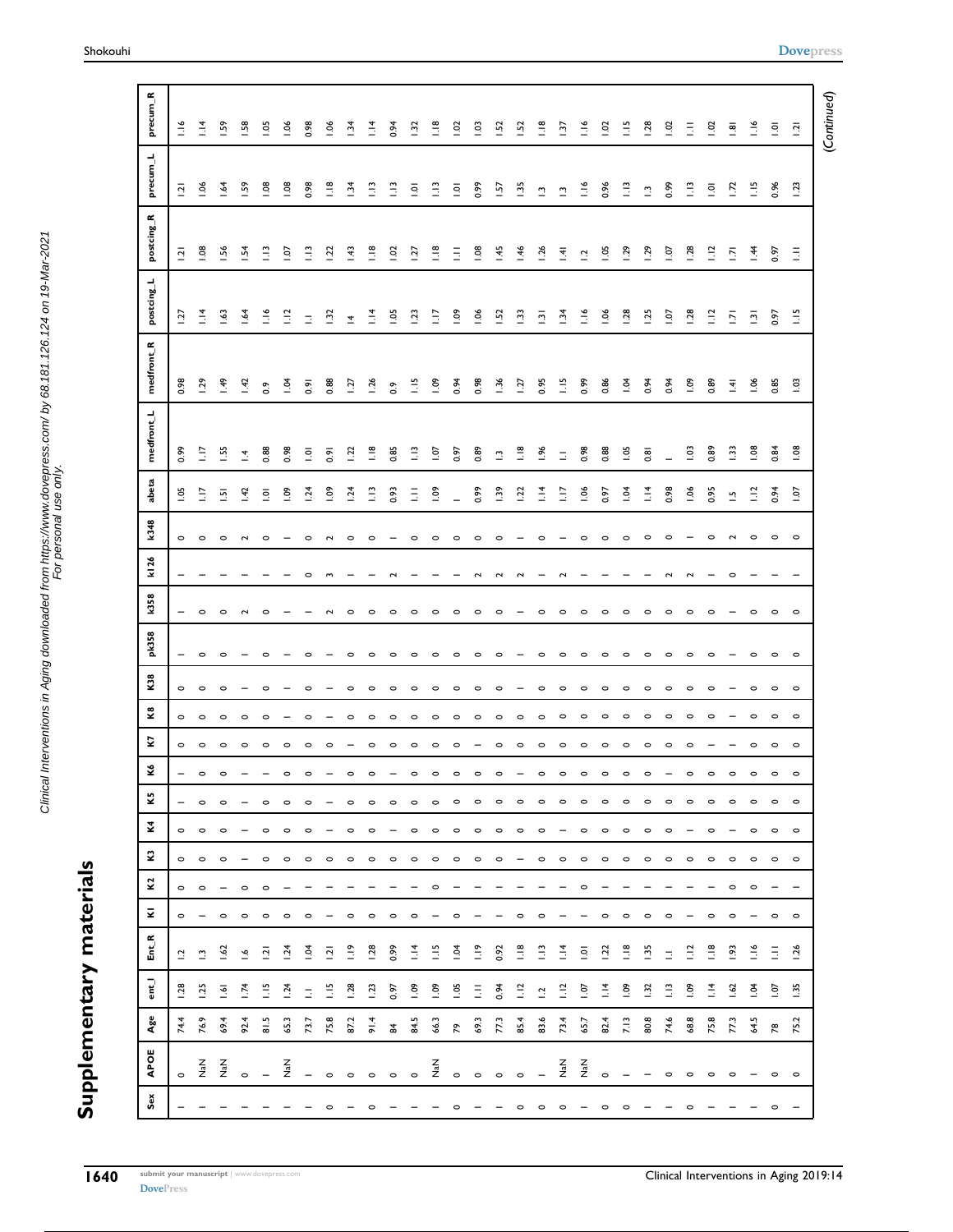|         | (Continued).                                 |               |                   |      |         |         |                |           |         |   |                |             |         |         |         |                |                      |                |                                                                                                                                                     |                |                |               |                  |                |
|---------|----------------------------------------------|---------------|-------------------|------|---------|---------|----------------|-----------|---------|---|----------------|-------------|---------|---------|---------|----------------|----------------------|----------------|-----------------------------------------------------------------------------------------------------------------------------------------------------|----------------|----------------|---------------|------------------|----------------|
|         | $Sex$ $APOE$ $Age$ $ent_1$ $Ent_R$ $K1$ $K2$ |               |                   |      |         |         | $\overline{a}$ | <b>K4</b> | 5       | ⊻ | $\overline{a}$ | $rac{1}{2}$ | R38     |         |         |                |                      |                | $\mid$ pk358 $\mid$ k358 $\mid$ k126 $\mid$ k348 $\mid$ abeta $\mid$ medfront_L $\mid$ medfront_R $\mid$ postcing_L $\mid$ precum_L $\mid$ precum_R |                |                |               |                  |                |
|         |                                              | $\frac{1}{2}$ | 1.33              | 1.28 |         |         | 0              |           | 0       |   | $\circ$        | $\circ$     | $\circ$ | 0       | $\circ$ | $\overline{a}$ | $\ddot{\phantom{0}}$ | $-1.6$         | $\overline{1}$                                                                                                                                      | $\bar{1}$      | 1.74           | $\frac{8}{1}$ | $\overline{.73}$ | 1.77           |
|         |                                              | 76.7          | $\frac{1}{2}$     | Ξ    |         |         | 0              | 0         | 0       |   | $\circ$        | $\circ$     | $\circ$ | 0       | 0       |                | $\circ$              | 1.24           | $\frac{39}{2}$                                                                                                                                      | $\frac{36}{2}$ | .136           | <b>1.29</b>   | 1.22             | $\overline{a}$ |
|         |                                              | 7.19          | $\frac{100}{100}$ | Ξ    |         | 0       | 0              | 0         | 0       |   | $\circ$        | $\circ$     | $\circ$ | 0       | $\circ$ |                | $\circ$              | $\overline{0}$ | 0.98                                                                                                                                                | 0.98           | $\overline{a}$ | $\tilde{=}$   | $\overline{5}$   | 1.05           |
| 0       |                                              | 80.7          | 1.63              | 1.72 | $\circ$ | 0       | $\circ$        | 0         | $\circ$ |   |                |             |         |         |         | $\circ$        |                      | $-1.49$        | 1.41                                                                                                                                                | $\frac{42}{5}$ | $\frac{63}{2}$ | 1.67          | $\overline{a}$   | $\overline{a}$ |
| $\circ$ |                                              | 72.3          | 0.99              | 0.92 |         | $\circ$ | $\circ$        | 0         | 0       |   |                | $\circ$     | $\circ$ | $\circ$ | $\circ$ |                | $\overline{a}$       | $\Rightarrow$  | 1.03                                                                                                                                                | $\overline{0}$ | $\frac{1}{2}$  | $\frac{1}{2}$ | E                | $\frac{1}{2}$  |

library(car) library(ggplot2) library(Hmisc) ######################################## read data ########################################## ###### dat = read.csv('C:................./subject\_data.csv', stringsAsFactors = FALSE)  $dat1n = na.omit(data)$  $dat1n$ \$k1 = as.factor(dat1n\$k1)  $dat1n$ \$k2 = as.factor(dat1n\$k2)  $dat1n$ \$k3 = as.factor(dat1n\$k3)  $dat1n$ \$k4 = as.factor(dat1n\$k4)  $dat1n$ \$k5 = as.factor(dat1n\$k5)  $dat1n$ \$k6 = as.factor(dat1n\$k6)  $dat1n$ \$k7 = as.factor(dat1n\$k7)  $dat1n$ \$k $8 = as.factor(data1n$ \$k $8)$  $dat1n$ \$sex = as.factor(dat1n\$sex)  $dat1n\$ APOE = as.factor(data1n\APOE) ###################################### backward elimination ###################################### # fit1 =  $lm(ent_L \sim k1 + k2 + k3 + k4 + k5 + k6 + k7 +$ k8, data =  $dat1n)$ selection = step(fit1, direction = "backward") result  $out = selection$ Scoefficients ouput\_temp = summary(eval(selection\$call)) adj  $rsq = round($ ouput temp\$adj.r.squared, 5) ####################### second step: linear regression (determine positive and negative coeff) ############# ####fit2 =  $lm(ent_L ~ \sim Age + sex + APOE + k1 + k2 + k3 +$  $k5 + k6 + k8$ , data = dat1n) summary( fit2) ######################## third step: linear regression for composite scores ############################## fit3 =  $lm(ent_L ~ \sim Age + sex + APOE + k358 + k126,$  $data = dat1n)$ summary( fit3) **Dove**press Shokouhi